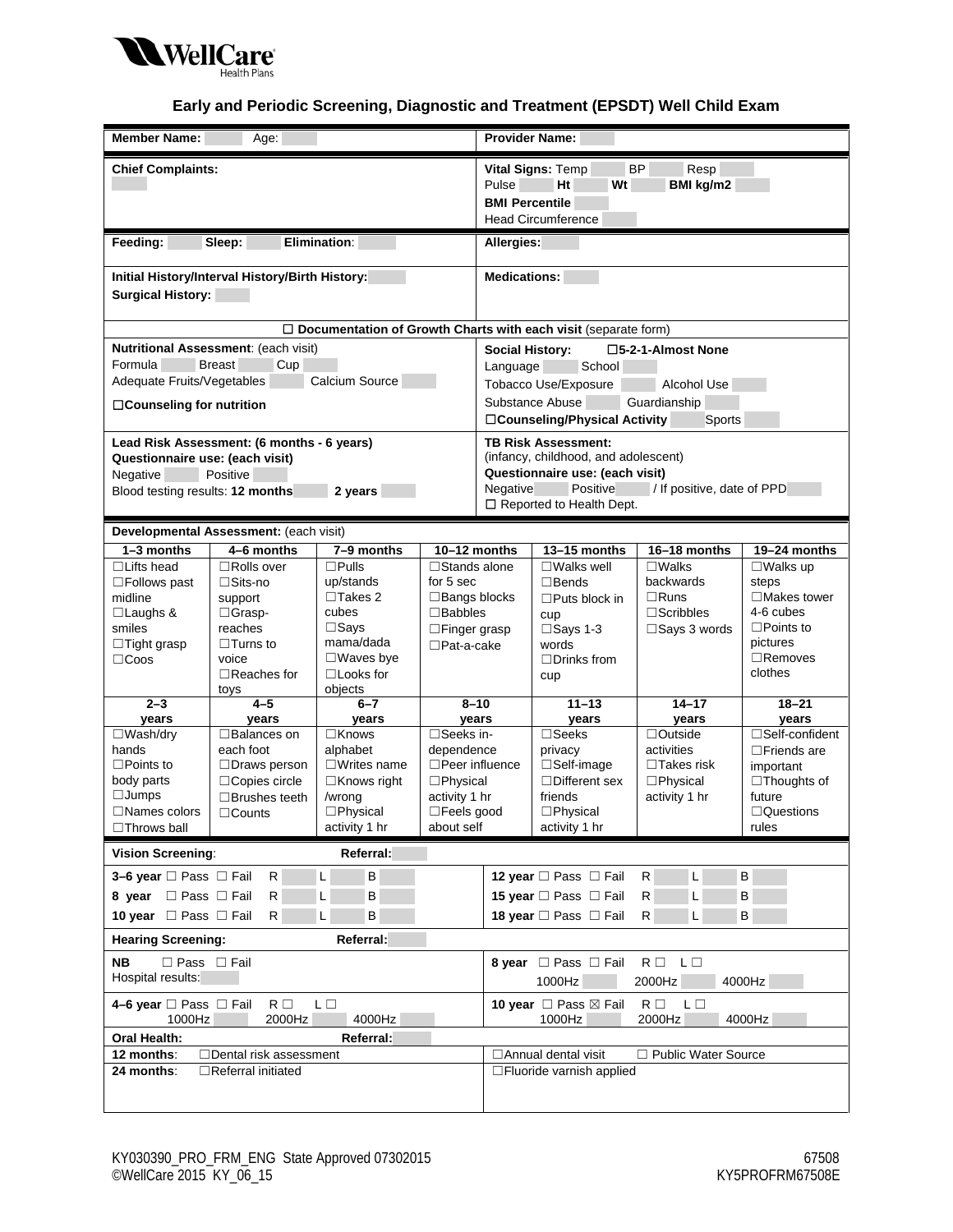

# **Early and Periodic Screening, Diagnostic and Treatment (EPSDT) Well Child Exam**

| <b>Procedure Screening:</b>                                                                             |                                                                       |                                                  |            |                                   |  |                                        |                      |  |  |
|---------------------------------------------------------------------------------------------------------|-----------------------------------------------------------------------|--------------------------------------------------|------------|-----------------------------------|--|----------------------------------------|----------------------|--|--|
| Newborn blood screening: (if not performed in<br>hospital)                                              |                                                                       | STI/HIV screening: □ once between 16-18 years    |            |                                   |  |                                        |                      |  |  |
| Hemoglobin/Hematocrit: 012 months                                                                       |                                                                       | Cervical dysplasia: □ 21 years □ Refer to OB/GYN |            |                                   |  |                                        |                      |  |  |
| Cholesterol screening: □10 years                                                                        |                                                                       |                                                  |            | Chlamydia screening: □16-21 years |  |                                        |                      |  |  |
|                                                                                                         | $\square$ 20 years                                                    |                                                  |            |                                   |  | □ Sexually Active (12 years and older) |                      |  |  |
|                                                                                                         | $\square$ Please provide updated list of vaccinations (separate form) |                                                  |            |                                   |  |                                        |                      |  |  |
| Immunizations: Birth-21 years<br>Due:                                                                   |                                                                       |                                                  |            |                                   |  |                                        |                      |  |  |
| 5                                                                                                       |                                                                       |                                                  |            |                                   |  |                                        |                      |  |  |
| <b>Physical Exam:</b>                                                                                   |                                                                       |                                                  |            |                                   |  |                                        |                      |  |  |
| General Appearance                                                                                      | Well developed, well nourished $\Box$                                 |                                                  | <b>WNL</b> |                                   |  | Abnormal Findings                      |                      |  |  |
| Skin                                                                                                    | Intact, no rash, no lesion                                            |                                                  | □          |                                   |  |                                        |                      |  |  |
| <b>HEENT</b>                                                                                            | Head, eyes, ears, nose, throat                                        |                                                  |            | □                                 |  |                                        |                      |  |  |
| Teeth                                                                                                   | Primary, gums, secondary                                              |                                                  |            | $\Box$                            |  |                                        |                      |  |  |
| Neck                                                                                                    | Thyroid, JVD                                                          |                                                  |            | П                                 |  |                                        |                      |  |  |
| Chest                                                                                                   |                                                                       | $\Box$                                           |            |                                   |  |                                        |                      |  |  |
| Respiratory                                                                                             |                                                                       | П                                                |            |                                   |  |                                        |                      |  |  |
| Cardiovascular                                                                                          | Heart, pulses, S1 and S2                                              |                                                  |            | $\Box$                            |  |                                        |                      |  |  |
| Gastrointestinal                                                                                        | Abdomen, bowel sounds                                                 | $\Box$                                           |            |                                   |  |                                        |                      |  |  |
| Genitalia                                                                                               | Male/Female Inspection                                                | □                                                |            |                                   |  |                                        |                      |  |  |
| Genitourinary                                                                                           | Bladder, kidneys                                                      |                                                  | $\Box$     |                                   |  |                                        |                      |  |  |
| Musculoskeletal                                                                                         | Strength, mobility, ROM, spine                                        |                                                  | $\Box$     |                                   |  |                                        |                      |  |  |
| Neurological                                                                                            | Sensation, motor function, alert                                      |                                                  |            | □                                 |  |                                        |                      |  |  |
| Psychiatric                                                                                             | Mood, affect, orientation, depression                                 |                                                  | $\Box$     |                                   |  |                                        |                      |  |  |
| Anticipatory Guidance (age appropriate):                                                                |                                                                       |                                                  |            |                                   |  |                                        |                      |  |  |
| Handouts given: $\square$                                                                               | Nutrition □<br>Counseling                                             | Toilet Training $\square$                        |            | Lead risks $\Box$                 |  | Weight $\square$<br>Counseling         | Puberty $\square$    |  |  |
| Health Promotion $\square$                                                                              | <b>Physical Activity</b><br>1 hr $\Box$                               | Child Care $\square$                             |            | Sexual Activity $\square$         |  | Growth/Dev. □                          | Discipline $\square$ |  |  |
| Immunizations $\square$                                                                                 | <b>Family Readiness</b><br>□                                          | $SIDS$ $\square$                                 |            | Dental Care $\square$             |  | Smoking $\square$<br>Cessation         | Helmet use $\square$ |  |  |
| Injury Prevention/Safety □                                                                              | <b>Smoke Detectors</b><br>$\Box$                                      | Gun safety $\square$                             |            | Seatbelt safety $\square$         |  | Limit TV Viewing □                     | Water safety<br>□    |  |  |
| Others: $\square$                                                                                       |                                                                       |                                                  |            |                                   |  |                                        |                      |  |  |
| Labs:                                                                                                   | Hgb/Hct                                                               | Lead                                             |            | Urine                             |  | <b>Cholesterol</b>                     | Other                |  |  |
| <b>Diagnostic Services:</b>                                                                             |                                                                       |                                                  |            |                                   |  |                                        |                      |  |  |
| <b>Next Well Child Exam:</b><br><b>Physician Signature:</b><br><b>Plan/Assessment:</b><br>Date:         |                                                                       |                                                  |            |                                   |  |                                        |                      |  |  |
| LHRN/ Quality Improvement Department/EPSDT/Well Child Exam/ 290415<br>Note: form subject to change<br>7 |                                                                       |                                                  |            |                                   |  |                                        |                      |  |  |